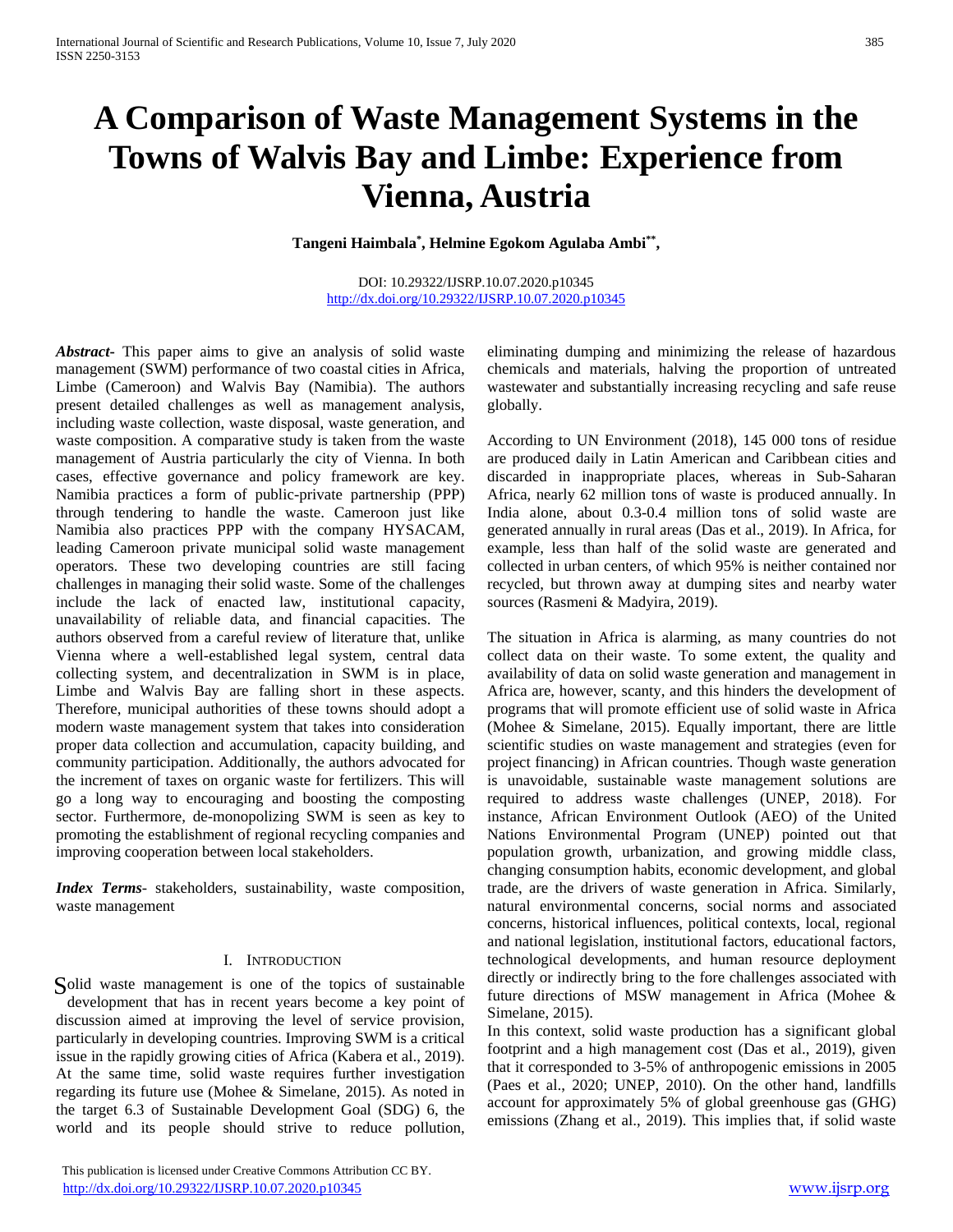collection and management become efficient, there would be a reduction of GHG emissions.

Understanding how much waste is generated, especially with rapid urbanization and population growth, as well as the types of waste generated, allows local governments to adopt sustainable waste management measures (Kaza et al., 2018). Furthermore, a multi-dimensional approach needs to be taken to address the issue of waste management. This involves the proper engagement at a public level with the intervention of raising awareness in schools and in the surrounding communities about the negative impact of waste on people and the environment. Thus, it should be highlighted that waste management through sustainable management strategies such as source reduction and reuse, recycling, and energy recovery plays an important role in waste management (Rajaeifar et al., 2017).

In this review, we intend to provide an overview of the situation of SWM in two developing countries, Namibia, and Cameroon. We will further use two cities of these respective countries as case studies to illustrate the patterns in the management of solid waste streams that exist within other major cities and towns of the corresponding countries. Furthermore, we compare the approach used in these developing countries with that of Austria. Given that every comparative study in SWM must consider the system of collection, transportation, treatment, reuse, recycling, recovery, and disposal and also the involvement of stakeholders (the waste generators, waste processors, formal and informal sectors, financial institutions, and private initiatives such as nongovernmental and community-based organizations), we based our comparison on these relevant points. Austria has earned its place as the country with the most advanced recycling system in Europe, recycling up to an approximation of 63 % of its MSW generated (Herczeg, 2013). We, therefore, intend to show the differences that exist between the management of MSW streams of Cameroon and Namibia. By comparing the different approaches of these developing countries with that of Austria, we hope to give some recommendations that will be beneficial for the backcasting and road mapping of SWM in these developing countries.

# II. METHODOLOGY

Focusing on Cameroon and Namibia, this article provides management analysis, challenges, and opportunities for waste management in the towns of Walvis Bay and Limbe. To bring together the recent analysis as well as the most recent and reliable information on the state of waste management in Namibia and Cameroon, more specifically in the towns of Walvis Bay and Limbe, a complete search for reviewed scientific literature, articles, and government reports was carried out. The municipal town of Walvis Bay was contacted to provide recent data that would enable the authors to provide the current state of waste management. A desktop review of environmental policies related to waste management in each of the mentioned countries was carried out. To perform the bibliographical research, some engine searches such as Google, Google Scholar, ScienceDirect, and Web of Knowledge were used using the following keywords:

waste management, sustainable waste, waste collection in Africa, waste management in Cameroon and waste management in Namibia. The search results were used to extract data from a set of studies.

# III. AUSTRIA

Austria is a landlocked country located at the center of Europe and bordered by 6 other European countries. It is a federally administered state with every land, except for Vienna split into districts (administrative regions), which are themselves again split into local authorities. With a smaller proportion of its landmass lying lower than 550m above sea level, most of the country is situated in the Alpine region (Hofmarcher & Quentin, 2013). As a developed country, standards of living in Austria ousts most parts of the world. The country is almost completely urbanized, with its urban areas not short of the provision of social amenities. On the other hand, the tendency in developing countries is that as urbanization upsurges the provision of social amenities is compromised (especially the management of waste streams). Austria, on the one hand, has experienced especially in its major cities increases in population and urbanization, two factors that come along with surges in waste production. Nevertheless, the country stands at the highest recycling level in Europe, recycling more than half of its total waste. Recycling has been facilitated in Austria by the inclusion of energy recovery for district heating in all municipal waste incineration plants. Furthermore, the enactment of rock-solid laws to prevent the use of landfills, led to the decline of the landfilling of biodegradable municipal waste (Herczeg, 2013).

The Austrian constitution stipulates that the responsibility of municipal waste management be split between the federal and provincial governments (ETC/SCP, 2009). The specific waste streams, as well as waste treatment methods, are also spelled out by the federal governments. The 2002 Act sets the framework for SWM in Austria supplemented by several decrees (Herczeg, 2013). These decrees ensure that environmental and human health are not undermined, natural resources and energy are saved, landfill space is saved, and only inert residuals are deposited. Some of these decrees include the thresholds of the landfill decree, which stipulates that only materials with a total organic carbon content (TOC)  $<$  5% or a gross calorific value  $<$  6 000 kJ/kg be deposited into landfill, and the federal decree for compost which sets standards for compost and ensures that there be the labeling of compost from sewage sludge (Herczeg, 2013).

The legal framework is not the only factor that has contributed to the successful management of waste streams across Austria. Over the years, the law has created an environment in which companies and organizations have been able to cooperate. This has yielded several tradeoffs better known as synergistic effects (Herczeg, 2013).

# IV. CAMEROON

The Republic of Cameroon is a Central African country located at the very armpit of Africa along the Atlantic Ocean and

 This publication is licensed under Creative Commons Attribution CC BY. <http://dx.doi.org/10.29322/IJSRP.10.07.2020.p10345> [www.ijsrp.org](http://ijsrp.org/)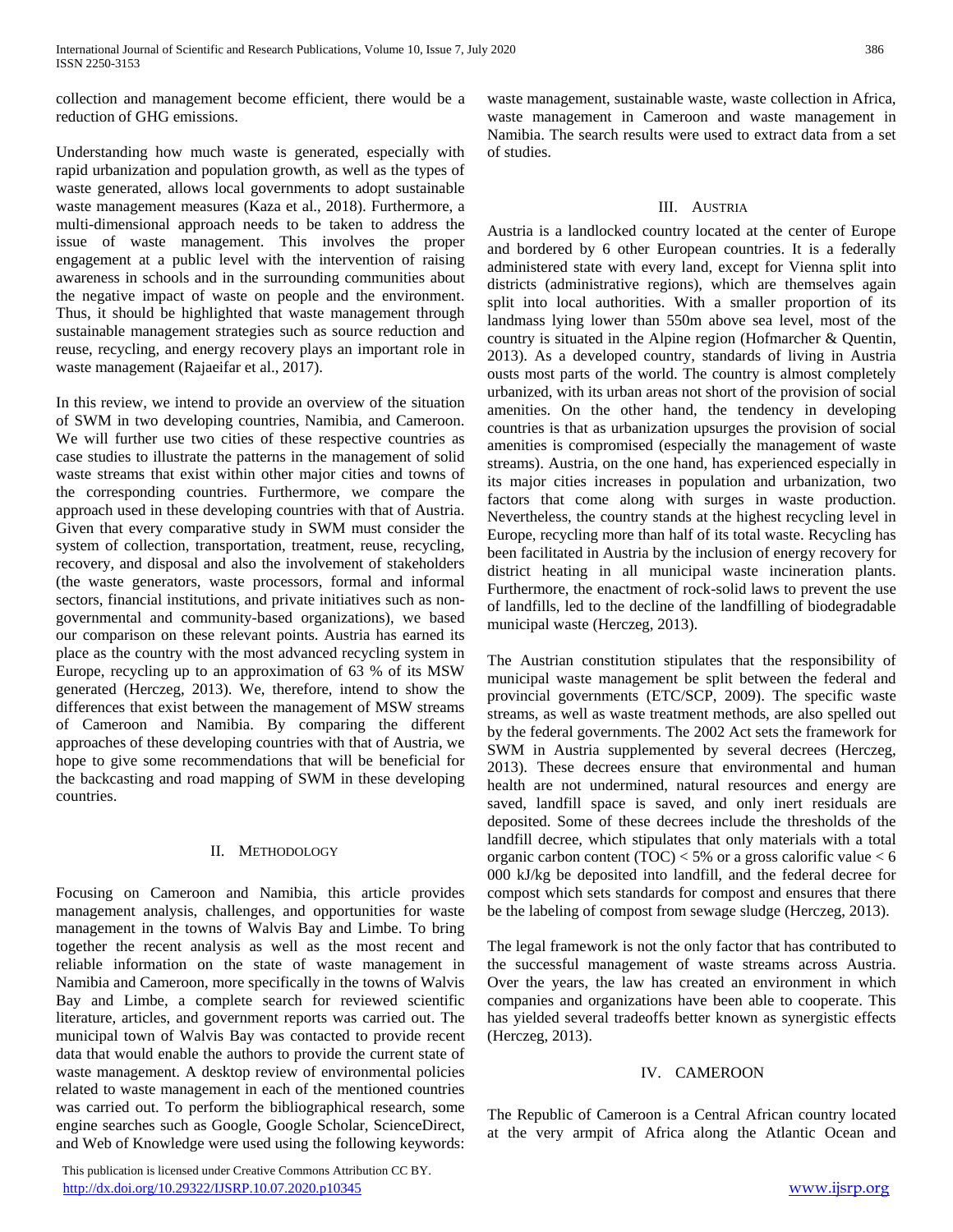bordered by six other African countries. It is situated between the latitudes 2° and 12°E and longitudes 2° and 18°N (Manga et al., 2008). Sitting on a land surface area of 475,440 square kilometers, the varied relief, and the coast, as well as the effects of the mountains and seas, present varying climatic gradations within the country (Molua, 2006). The population is approximated to be 24.05 million and mostly distributed to the west and north, with the interior of the country mostly sparsely populated. In recent years, its cities have experienced an exponential increase in urbanization, with 55.8%, now residing in urban areas (Toyota Motor Corporation, 2019). Unfortunately, the population growth rate has over the years superseded the curb on poverty. This is principally due to some influential factors such as the effects of climate change on the agricultural sector and political unrest (Molua, 2006). As a result, the overall number of poor in Cameroon has increased by 12% to 8.1 million in the last few years (Outlook, 2019).

Projections by the United Nations suggest that a total of 70% of Cameroon's population will reside in urban areas by 2050. While the Government of Cameroon combats the increase in urbanization, experience has proven that it is virtually impossible to put a curb on urbanization due to the push factors that push citizens away from the countryside and the pull factors that pull citizens into the urban areas. As climate change continues to adversely affect the yields of agricultural productivity in the country, Rural-urban migration is most likely to follow the same trend (World Bank, 2017). Experts advise that rather than Cameroon laying down a policy that will cap urbanization at 57% by 2026, a more attainable approach will be to focus on taking advantage of the population increase in cities and thus improve the livability and productivity of cities so they can cope with increases in population and effectively contribute to the country's economic growth and job creation (The World Bank Group, 2018).

In Cameroon, the responsibility to ensure that solid waste is effectively managed is borne by the Department of Standards and Control under the Ministry of Environment. The responsibility for the management of medical waste is held by the Ministry of Health and Municipal Waste Management by the Ministry of Habitat (Manga et al., 2008). In that light, there exists a national strategy for the management of MSW and a budget of approximately XAF 4 billion. Nevertheless, there is no fundamental law on municipal MSWM, no sanitary landfill apart from the Nkolfoulou Landfill in Yaoundé whose state-of-the-art technology is not up to standard (without landfill, gas capture and leachate control) and no reputable system for assembly of MSW data from local governments (Toyota Motor Corporation, 2019). The just mentioned factors contribute to the many constraints that are observed in the management of waste streams around major cities and towns of the country. Even though other African countries like Kenya (Edjabou et al. 2015), Ethiopia (Kassaye, 2018) and Namibia (Ministry of Health and Social Services, 2010), are experiencing an ongoing upward trend in the management of their waste streams around neighborhoods, Cameroon seems to be taking a downward trend.

HYSACAM (French acronym for hygiene and health in Cameroon) leads Cameroons private municipal solid waste management operators. The private company Operates in 17 cities and collects over 1.5 million tons of waste a year which is approximately 4000 tonnes (Achankeg, 2004). With approximately 15 million Cameroonians benefitting from its services there remains a significant proportion of the population whose waste streams are not attended to. To meet up with the waste streams of the remaining fraction of the population not serviced by HYSACAM several NGOs and CBOs work in partnership with HYSACAM and the city councils. But, sometimes some of the waste management operators in the various cities and towns are usually informal.

The 80 major towns and cities of Cameroon (Wikipedia, 2020), all face similar problems about the management of their SW streams. The increase in urbanization, political unrest, poverty, and the failure of the Governmental bodies to state laws that bind and assign the roles of the different stakeholders in waste management is casting a dark cloud over SWM. With HYSACAM the main SWM provider operating just in 17 of these cities and servicing only about 15 million of the total population (Achankeg, 2004), MSW management faces significant constraints. In this review, we decided to consider Limbe as a case study because, Limbe with a population of about 120,000 inhabitants and urbanization of 2.9% (Manga et al., 2008) falls approximately midway to major cities like Douala and Yaoundé and major towns like Nkambe and Mamfe in terms of population size and urbanization rate. A careful analysis of the problems faced in Limbe can offer a holistic assessment of the problems faced by many if not all the other major cities and towns in Cameroon.

# *Waste Management System in Limbe, Cameroon*

Limbe is a coastal city located in the South-West Region of Cameroon. With a population of about 140982 inhabitants (Tiafack et al., 2014) and a growth rate of 2.9%, Limbe is no exception to the trend in increased urbanization observed in several other African cities (Manga et al., 2008). Dominated by a strongly tropical climate, with some areas only a few meters above the water table, flooding is thus quite common in Limbe during the rainy season (Cheo, 2012). This, therefore, makes Limbe an open vent taking up plastic and waste into the oceans affecting marine life. Home to one of the most beautiful beaches of the country which serves as a major pull factor for urbanization justifies the fact that immigration into Limbe is yet to peak. An increase in hotels, nightclubs, and bars has brought with it a significant change in lifestyle and culture. These changes have been reflected in the amount and composition of SW generated over the last few years (Manga et al., 2008).

For administrative purposes, the city of Limbe is divided into four local councils which include the Limbe councils managed by the Government Delegate, then Limbe I, Limbe II, and Limbe III managed by Mayors. Generally, in Cameroon, the municipal councils are responsible for the delivery of all SWM services, this includes, waste disposal facilities, financing of all activities related to waste management. These councils can either decide to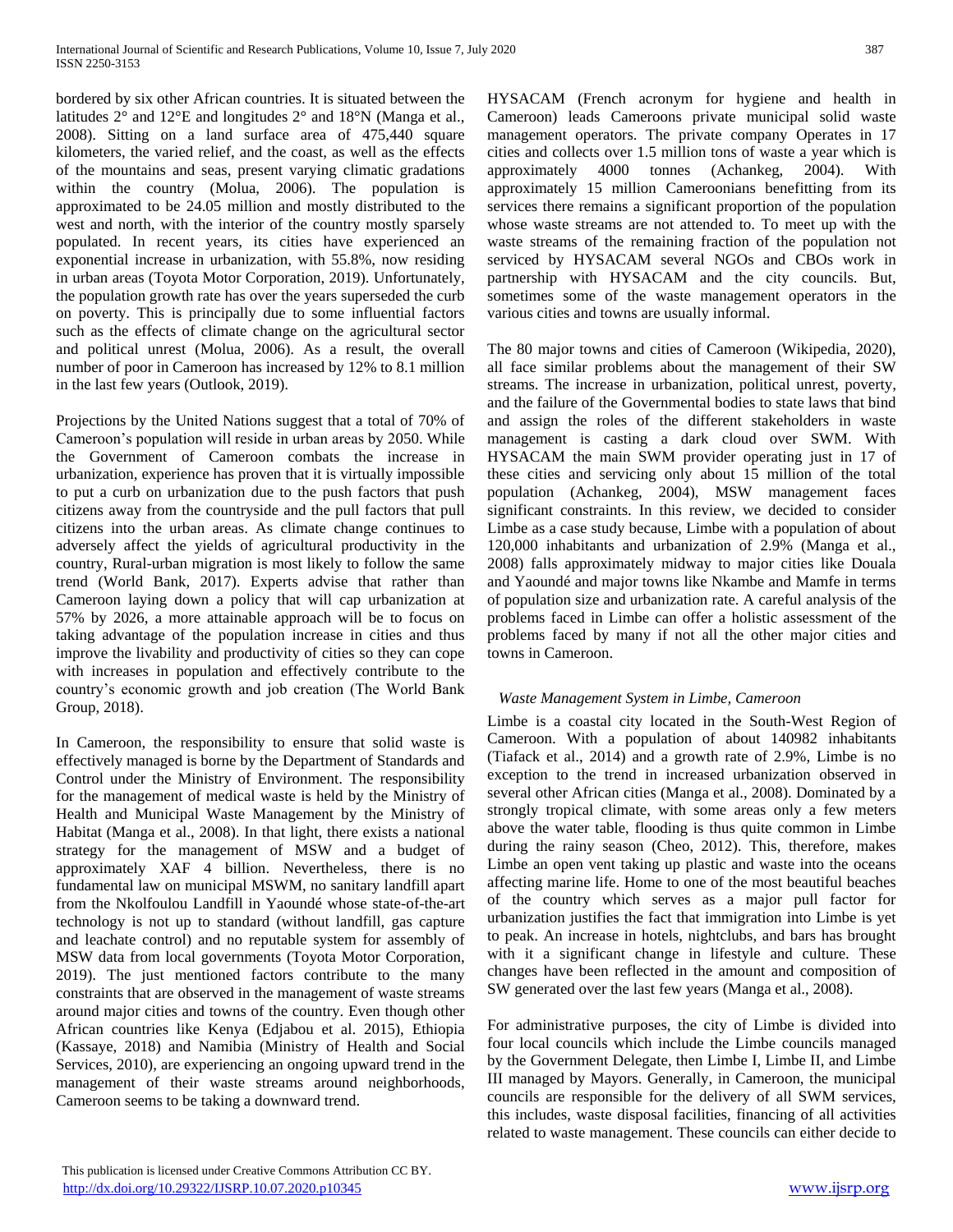be responsible for SWM or subcontract to HYSACAM. Unlike some major cities like Bamenda wherein the urban council is still responsible for SWM (Achankeg, 2004), the Limbe Council plays an extremely limited role in the management of its waste streams because the whole system has been subcontracted to HYSACAM. For the financing of the management of these waste streams, the Limbe council has three principal sources of finances which include Taxes and revenues generated by council activities, subsidiary budgets from the state through the Ministry of Economy and Finance (MINEFI), and Lending facilities from the Government's Council Development Fund (FEICOM). Supplementary budgets are subject to scrutiny by MINEFI which is responsible for the allocation of government funds based on projected fiscal revenue flows (Manga et al., 2008).

### *Waste Volumes and Composition*

The estimated volume of waste produced in Limbe cannot be legitimized because no standardized studies have been carried out so far to accurately determine that volume. Well, estimates of waste generation in Limbe stand to be approximately 7300 tons per year (i.e. 20 tonnes/day) (Manga et al., 2008). Because this study was carried out almost two decades ago, this estimate cannot accurately fit into the context of the current population and society that has been established over the years. Given the current capacity and activities of HYSACAM, it is fair to state that little of the SW streams are attended to. The reason being that, there still exist illegal dumping sites and waste all over the metropolis.

Generally, in Limbe, the waste stream is a heterogeneous mixture of materials and products whose composition varies with its sources of generation, as well as the socio-economic classification of the locality. Households, industries, and commercial establishments such as hospitals, schools, and hotels are the principal waste generators. The variation in the material composition of the waste stream from different locales of the Limbe municipality is incredibly significant as illustrated on the graph on **(Figure 1)** below.



*Figure 1: Estimation of different waste fractions from different locales throughout the Limbe municipality*

*Source: Manga (2008)*

# This publication is licensed under Creative Commons Attribution CC BY. <http://dx.doi.org/10.29322/IJSRP.10.07.2020.p10345> [www.ijsrp.org](http://ijsrp.org/)

# *Waste Collection*

The entire system of waste collection, treatment and disposal is attended to by HYSACAM. The company, for easy supervision, divides the city of Limbe into seven sections with two appointed heads to oversee the management of waste in these areas (Cheo, 2012). The approach used by HYSACAM in Limbe faces several constraints that are remarkably similar across many cities and towns of the country. A significant fraction of waste is most often not collected; this is evident by the persistence of waste along major streets of the Limbe municipality. Even though HYSACAM does its utmost best to manage a very tight budget and provide good services, unfortunately, the results gotten over the years question their competence in handling the waste problem in Limbe. Additionally, treatment/disposal is further made practically impossible for the reason that the waste streams are commonly mixed before disposal, therefore, there is scanty or nonexistence of data clearly stating the composition and generation rate of the various fractions of waste.

The Limbe council uses three main approaches in a bit to increase the effectiveness of the collection of waste in Limbe, they include:

Firstly, the pre-collection approach which involves the assembly of waste from the point of generation to municipal collection bins. It has been reported that 80% of household waste to public bins is done by children (Achankeg, 2004). A great dependency on children for the transportation of waste to collection points has already been reported to be a failure (Parrot, 2009). This is because most of this waste ends up on roadside gutters or illegal dumpsites. After all, children are usually not keen and responsible. An immediate solution to this issue will be a collaboration between municipal authorities and community initiatives which can eliminate this problem (Manga et al., 2008).

Secondly, "household to household" collection, usually done on fixed days which involves the use of collection trucks that give out loud sounds to announce their imminence. This alerts the occupants of the respective households to bring out their waste. This waste is loaded directly into the trucks for transportation. However, HYSACAM faces frequent breakdowns of trucks which leads to the accumulation of waste at household levels leading to illegal dumping of waste or overflow of waste at collection bins disrupting the whole system in place (Manga et al., 2008).

Thirdly, the Stationary point collection, which is the most widely used collection system in Limbe. This approach involves the positioning of large communal bins at designated locations for scheduled pickups. The rate of waste generated, access, and activities carried out in the area determine the type of skip, size, location, and frequency of pickups (Manga et al., 2008). Unfortunately, the decision by HYSACAM workers on where to place these skips does not take into consideration the proximity to settlements, farms, streams, and the height of the water table (Cheo, 2012). Waste managers do not do any proper engineering and thus only look out for flat and low-lying areas which are usually highly favorable for them to locate a skip point.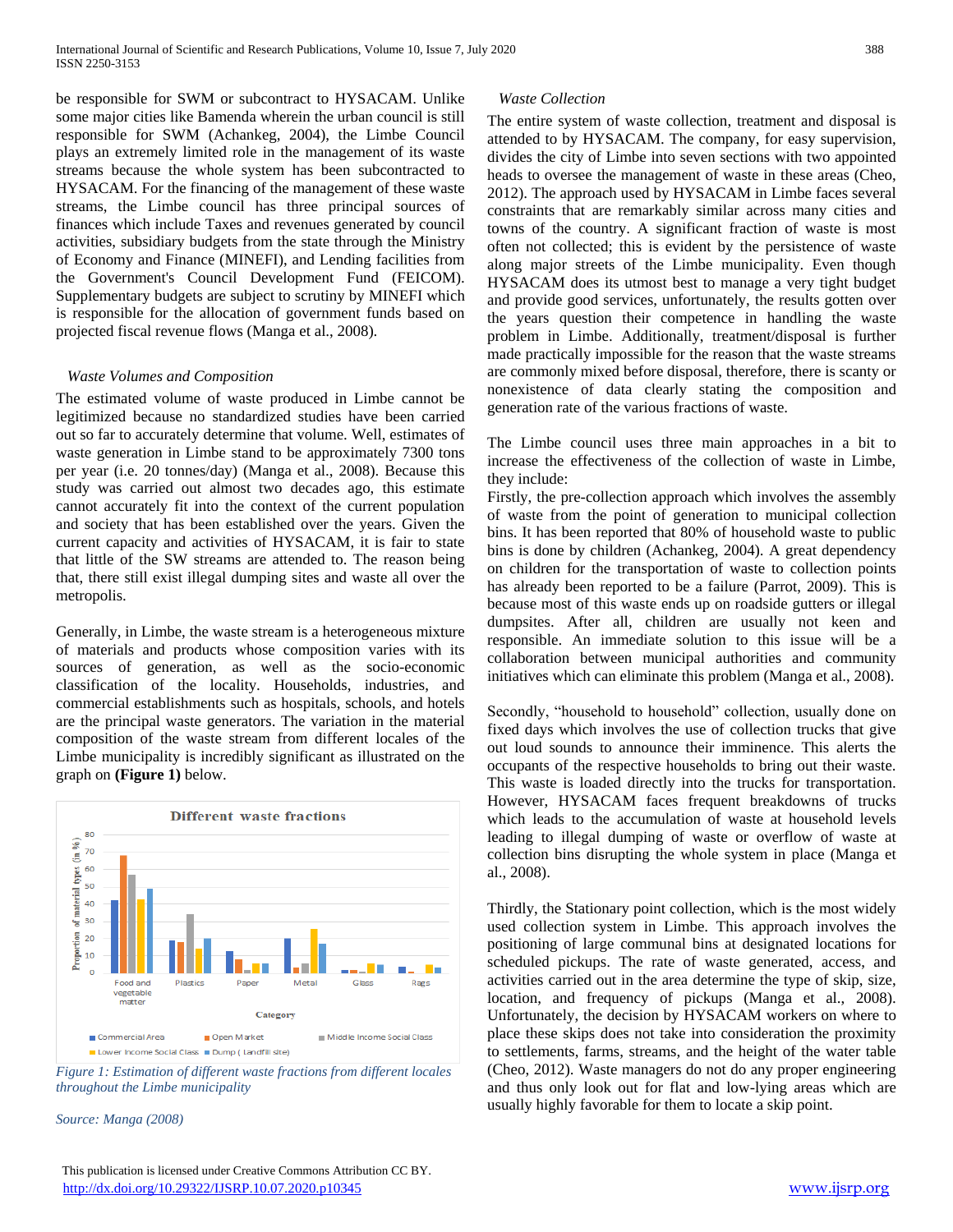# *Waste Treatment and Disposal*

Because of the nonexistence of recycling companies, a great percentage if not all municipal solid waste collected in the towns and major cities of Cameroon end up in landfills or better still dumpsites. The only prevalent recycling is done by scavengers who pick up metals and bottles mostly shipped to China and India. In Limbe, it is guesstimated that biodegradable material makes up 60% of the total waste generated (Manga et al., 2008). This is a good fraction that can serve for cost-effective municipal waste management (Couth & Trois, 2012). Unfortunately, the great dependence on fertilizers makes this almost impossible. If the government can increase taxes on fertilizers this will go a long way to encourage growth in the composting sector (Ymele, 2013). Over the last 15 years, about six dumpsites or 'landfills' as they are locally known, have been established in different parts of Limbe. Most often, these dumps are sited and operated without the consideration of environmental health impacts. There is usually no form of supervision or management documentation. Because of the lack of proper engineering, it is quite common to see ponds filled with stagnant rubbish around neighborhoods (Manga et al., 2008). These are breeding grounds for vectors, especially mosquitoes. Additionally, due to the lack of professionally trained health and safety personnel, monitoring of the health and environmental risks associated with these practices is not done.

Periodic burning of the dumped waste as a means of volume reduction is still prevalent in several of the dumping sites and only increases the number of greenhouse gasses and thus climate change. However, the potential impacts of the noxious gases that are emitted from such sites have previously not been quantified or documented. Studies carried out by Cheo (2012) on Municipal Solid Waste Management and Groundwater Contamination in Limbe, Cameroon concluded that if municipal waste streams are not effectively managed the quality of groundwater in Limbe will drop drastically. It is essential to bear in mind that, placing environmental health at risk intricately places human health and wellbeing in jeopardy.

#### V. NAMIBIA

Namibia is situated in southern Africa, sharing borders with Zambia and Angola to the north, Botswana to the east, South Africa to the south, and the Atlantic Ocean to the west. Geographically, Namibia covers an area of 824,290 km2, with Windhoek it's the capital city and Walvis Bay its largest port town on the west coast. Namibia has a population of 2.4 million, according to the World Bank (2018). However, almost half of the population (49%) resides in urban areas (NSA, 2018). SWM falls under the responsibility of the Department of Environmental Affairs, part of the Ministry of Environment, Forestry, and Tourism. Among different institutions involved in solid waste management include, the Ministry of Urban and Rural Development, the Ministry of Health and Social Services, and the Ministry of Works and Transport. The informal sector, on the other hand, is involved in collecting and recycling recyclable materials, and there is a policy for supporting this sector.

In the Namibian context, SWM, treatment, handling, and disposal activities are listed in terms of the Environmental Management Act, 2007 (Act No. 7 of 2007) which promotes the sustainable use of resources as an approach to waste management. Namibia has enacted SWM legislation and has a national SWM budget. Since the regulations of the Environmental Management Act were gazetted in 2012, the ministry of environment and tourism has been engaging local authorities, regional councils, and local industry to improve standards of waste management and waste disposal sites as well as to ensure that all waste disposal sites apply for environmental clearance-certificates. A strategy on national SWM was implemented and approved by the cabinet. It is believed that this strategy will deliver significant socio-economic benefits in terms of job creation especially to the youth. According to the National Solid Waste Management Strategy, Namibia aims to be the leading country in Africa in terms of standards of solid waste management by the year 2028 (Ministry of Environment and Tourism, 2018).

#### *Waste management in Walvis Bay, Namibia*

The coastal town of Walvis Bay is situated on the west coast of Namibia in Erongo region with a population of about 60,000. The town is home to Namport (Namibian Port Authority), two hospitals, three police stations, three military bases, an airport, and about twenty schools. The fishing industry is the largest sector, employing around 16 000 residents (Adam, 2019).

The municipality of Walvis Bay through the department of Water, Waste and Environmental Management, is responsible for the provision and maintenance of an acceptable site for all domestic gardens including sensitive waste as well as refuse removal services. Additionally, the department ensures continuous functional sewage purification works, and adherence to the principles of good environmental management. Findings show that the town of Walvis Bay practices a form of publicprivate partnership in handling its waste. Furthermore, private companies participate in the entire waste management process such as collection, disposal, and recycling. Among the Companies involved in the collection of solid waste is Rent-A-Drum. The following chapters discuss the waste collection, disposal, composition, and treatment.

#### *Waste Generation and Composition*

Based on the recent waste data collected from the town of Walvis Bay between 2019 and February 2020, the composition of waste generated annually is above 100 000 tonnes as shown in **[Table 1]**.

 This publication is licensed under Creative Commons Attribution CC BY. <http://dx.doi.org/10.29322/IJSRP.10.07.2020.p10345> [www.ijsrp.org](http://ijsrp.org/)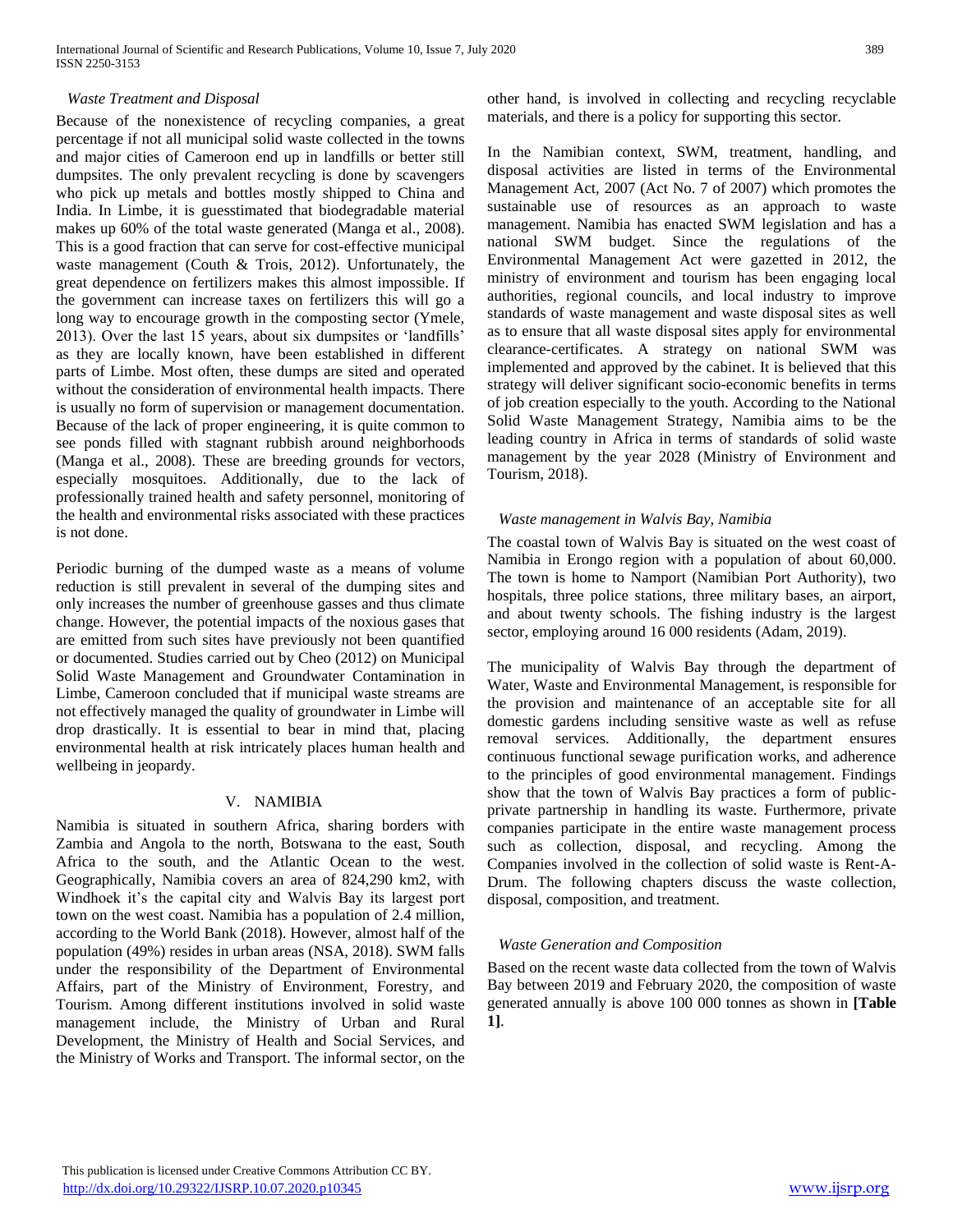|                      | 19 20 | <b>Jul</b>     | Aug            | <b>Sep</b>     | Oct            | <b>Nov</b>     | Dec            | <b>Jan</b>     | Feb            |
|----------------------|-------|----------------|----------------|----------------|----------------|----------------|----------------|----------------|----------------|
| <b>Black sand</b>    | 23593 | 6985           | 5798           | 2300           | 5              | 4780           | 1483           | 1148           | 1095           |
| <b>Boxes</b>         | 161   | 19             | 9              | 21             | 30             | 29             | 22             | 17             | 14             |
| <b>Building</b>      | 12900 | 1506           | 1262           | 1733           | 2738           | 1487           | 1359           | 1205           | 1610           |
| material             |       |                |                |                |                |                |                |                |                |
| <b>Burials</b>       | 595   | 88             | 63             | 68             | 63             | 41             | 129            | 68             | 74             |
| <b>Cans/Tins</b>     | 15    | $\overline{2}$ | $\overline{0}$ | $\mathbf{1}$   | 9              | $\mathbf{1}$   | $\overline{0}$ | $\mathbf{1}$   | $\mathbf{1}$   |
| <b>Car wrecks</b>    | 17    | 3              | $\mathbf{1}$   | $\overline{2}$ | $\overline{2}$ | $\overline{2}$ | $\overline{4}$ | 3              | $\theta$       |
| Condemn              | 16    | $\overline{7}$ | $\theta$       | $\overline{0}$ | $\theta$       | $\theta$       | $\overline{3}$ | $\overline{2}$ | $\overline{5}$ |
| Food                 |       |                |                |                |                |                |                |                |                |
| <b>Domestic</b>      | 7766  | 1133           | 873            | 1097           | 764            | 891            | 972            | 1098           | 938            |
| waste                |       |                |                |                |                |                |                |                |                |
| <b>Garden refuse</b> | 2097  | 229            | 187            | 280            | 259            | 330            | 215            | 307            | 291            |
| <b>Glass</b>         | 12    | $\Omega$       | $\overline{2}$ | $\overline{2}$ | $\Omega$       | $\overline{4}$ | $\theta$       | $\overline{2}$ | 1              |
| <b>Industrial</b>    | 14910 | 1543           | 2142           | 1738           | 2954           | 1239           | 1692           | 1496           | 2107           |
| waste                |       |                |                |                |                |                |                |                |                |
| <b>Metals</b>        | 47    | $\mathbf{1}$   | $\theta$       | $\Omega$       | $\Omega$       | $\theta$       | $\Omega$       | $\Omega$       | 45             |
| Oil                  | 469   | 151            | 55             | 61             | 91             | $\overline{7}$ | 28             | 50             | 26             |
| <b>Other waste</b>   | 524   | 64             | 80             | 42             | 139            | 137            | 24             | 22             | 15             |
| <b>Plastic/Paper</b> | 133   | 26             | 15             | 20             | 20             | 19             | $\mathbf{1}$   | 19             | 12             |
| <b>Salt</b>          | 2755  | 240            | 36             | 887            | 323            | $\Omega$       | 311            | 260            | 697            |
| <b>Sewage</b>        | 176   | 66             | $\overline{4}$ | $\overline{2}$ | 20             | 20             | $\overline{2}$ | 54             | 8              |
| <b>Tyres</b>         | 310   | 49             | 24             | 60             | 52             | 26             | 29             | 24             | 45             |
| Wood                 | 142   | 31             | 17             | 28             | 12             | 19             | 1              | 18             | 18             |
| <b>Total</b>         | 66638 | 12143          | 10569          | 8342           | 7480           | 9033           | 6276           | 5792           | 7003           |

#### *Table 1: Walvis Bay waste composition from 2019-Feb 2020*

#### *Source: Municipality of Walvis Bay (2020)*

# *Waste Collection and Disposal*

The main generators of waste in the town of Walvis Bay are households, fishing industries and factories, business facilities, industrial institutions, Namport, and informal living areas with no proper housing services. The Solid Waste Management Division of the Municipality of Walvis Bay provides housing with garbage bins of 240L known as 'refuse wheelie bins' and collect the waste (Laili, 2009). In addition to the refuse wheelie bins, there are black plastic bags provided by the municipality in the informal residential areas to collect waste in. The waste is collected once a week from the households and daily from the businesses upon request. Up until February 2020, about 2160 bins were distributed in Walvis Bay. In addition to the routine collection of waste by the municipality of Walvis Bay, the town has general cleaning operations under four contractors, namely: Contractors Beaches and Roads (CB&R), Kuisebmond Cleaning Contractors (KCC), and Naraville Cleaning Contractors (NCC).

There is only one landfill site in Walvis Bay denominated as the Walvis Bay dumpsite. The site is one of 11 such sites countrywide that received stamps of approval from the Ministry

 This publication is licensed under Creative Commons Attribution CC BY. <http://dx.doi.org/10.29322/IJSRP.10.07.2020.p10345> [www.ijsrp.org](http://ijsrp.org/)

of Environment, Forestry, and Tourism in 2019 (Leandrea, 2019). Prior to its approval, several inspections were undertaken to determine whether due procedures were followed by improving standards of waste management. However, it was determined that the town management complies with the approved environmental management plans, which led to the official granting of the environmental clearance certificates for the dumpsite.

# *Waste Treatment*

Waste recycling is becoming a well-known practice in Namibia. In Walvis Bay, recyclables are collected at the landfill site and people properly employed by the private companies do the work. The waste employees work under safe conditions provided with protective wear. Each staff member receives a bottle of sanitizing solution and an information pamphlet as part of the prevention of diseases. The materials collected for recycling are papers, plastics, glasses, and cans. These materials are compacted, semiprocessed, and sent to South Africa for recycling since there are no recycling plants in Namibia. However, the glass-recycling project that was built with Rent-a-drum and Indongo Toyota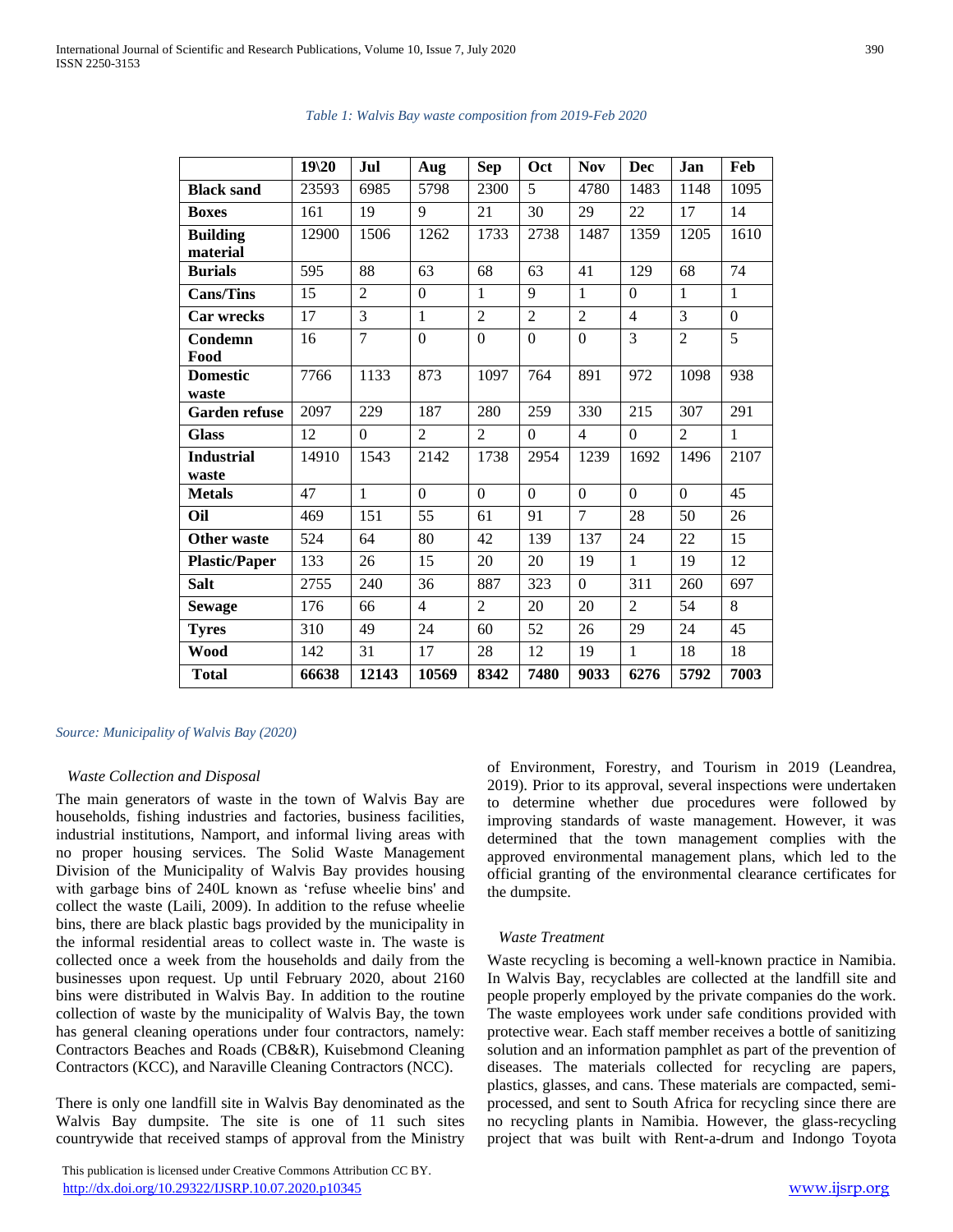Company is functional though not giving the results envisaged. The major companies involved in recycling are the Rent-a Drum (a group of companies), Collect-a-Can, and The Glass Recycling Company. The composition of recycled material is shown in **[Table 2]**.

*Table 2: Waste recycled at the Walvis Bay Landfill between July 2019- February 2020*

|              | Jul            | Aug            | <b>Sep</b>     | Oct            | <b>Nov</b> | Dec            | Jan      | Feb            |
|--------------|----------------|----------------|----------------|----------------|------------|----------------|----------|----------------|
| Carton       | $\overline{c}$ | $\overline{2}$ | $\overline{2}$ | 4              | 4          | $\overline{0}$ |          |                |
| Cans         | 5              | 5              | 3              | $\overline{c}$ | $\theta$   | $\overline{0}$ |          | $\overline{2}$ |
| Glass        | 10             | 11             | $\theta$       | $\Omega$       | $\theta$   | 10             |          |                |
| Paper        |                | 2              | 2              | 2              | 5          |                |          |                |
| Plastic      | 2              | 11             | 13             | 18             | 25         | 13             |          |                |
| Steel        | 11             | 9              | 6              | 4              | 3          | 3              |          | 4              |
| <b>Total</b> | 31             | 39             | 26             | 30             | 36         | 27             | $\bf{0}$ | 6              |

*Source: Municipality of Walvis Bay (2020)*

To address waste management challenges, the Government of Namibia needs to support the implementation of the National Solid Waste Management Strategy on both the rural and urban levels.

# *Experience from the City of Vienna*

According to Mohee and Simelane (2015), in developed countries, waste is no longer a burden of the state, but a resource that has been integrated into energy-generating strategies. Austria is one of the good examples of the best practices in modern recycling management. Waste is managed under the Federal Waste Management Act 2002 (AWG 2002) and the waste management laws of the nine federal states (Federal Waste Management Plan, 2017). These laws regulate the waste collection including waste fees and transfer of ownership, the responsibilities and organization of MWM as well as the contents of the Regional Waste Management Plan. It is no doubt that waste management in Austria revolves around the principle of sustainable development. The system is based on the Waste Management Act, with its priority being the protection of humans and the environment and is achieved through minimizing emissions and optimizing resource use (Federal Waste Management Plan, 2017).

The City of Vienna employs several targeted measures to minimize the generation of waste. More importantly, the Viennese city is responsible for the entire chain of waste management: collection, treatment, and disposal. The main areas of focus include green public procurement, eco-efficiency consulting for small and medium enterprises, the promotion of reuse and repair of goods, awareness-raising, and support for cultural services (City of Vienna, 2017). In Vienna, the Municipal Department 48 (MA 48) is part of the city administration department responsible for the municipal waste collection and treatment, street cleaning, and winter services (City of Vienna, 2017).

In addition to the AWG 2002, the Viennese Waste Management Act (Wiener AWG) regulates waste management in the city of Vienna (City of Vienna, 2017). There are municipal departments responsible for waste management in Vienna, namely: the Municipal Department for Waste Management, Street Cleaning and Vehicle Fleet (MA 48), and the Municipal Department for Environmental Protection (MA 22) (City of Vienna, 2017). While MA 48 is responsible for the communal collection and treatment of waste from private households and companies, MA 22 has the task of monitoring the implementation of waste regulations (City of Vienna, 2017). At a strategic level, they work together on the realization of the Strategic Environmental Assessment (SEA) for the Viennese Waste Management Plan.

# *Tools Used to Manage Waste in the City of Vienna*

Waste Avoidance - Residents of Vienna contribute significantly to waste avoidance using their conscious behavior. This is quite evident from the ongoing demand for multicycle systems (City of Vienna, 2017). Some offers such as the leasing of reusable mugs or crockery trailers for events are also used as measures to avoid waste.

**Correct Disposal** - The city of Vienna continuously invests in improved waste separation and disposal that conserves resources and saves raw materials (City of Vienna, 2017). When it comes to manufacturing and packaging, only a small amount of energy is required for the recycling of packaging material. Thus, correct recycling methods therefore mean energy conservation, which makes an important contribution to climate conservation.

**Individual Contribution** - Waste disposals are simplified as a color-coded system which helps the households to correctly separate the waste. The MA 48 ensures its appropriate further utilization, by emptying containers, and sorting and disposing of waste, which can no longer be recycled (City of Vienna, 2017). The more the collected materials are sorted, the better they can be reused thus creating opportunity for the new materials to be created by recycling.

**Waste to Energy** - While substances such as glass and metal are recycled, MA 48 disposes the residual waste at the three Viennese waste incineration plants (City of Vienna, 2017). It employs energy recovery following the guidelines of the environmental laws which makes sure that waste is transformed into energy to serve the needs of the residents (Paleologos et al., 2016). This technology supplies energy to about 270 000 Viennese households and makes a significant contribution towards climate protection (City of Vienna, 2017).

**Composting of Organic Waste** - The separated collected organic materials in Vienna are first submitted to pretreatment at the waste treatment plant (City of Vienna, 2017). The bio residual substances are released from rough impurities, cut-up parts, and finally mixed with other materials. In this manner, an optimal mixing proportion is obtained each time from damp biowaste materials as well as from tree and shrub cuttings (Gajalakshmi & Abbasi., 2008).

# VI. COMPARING THE NATIONAL STRATEGIES

To make a comparison between the cities, the authors emphasized the importance of effective national strategy as well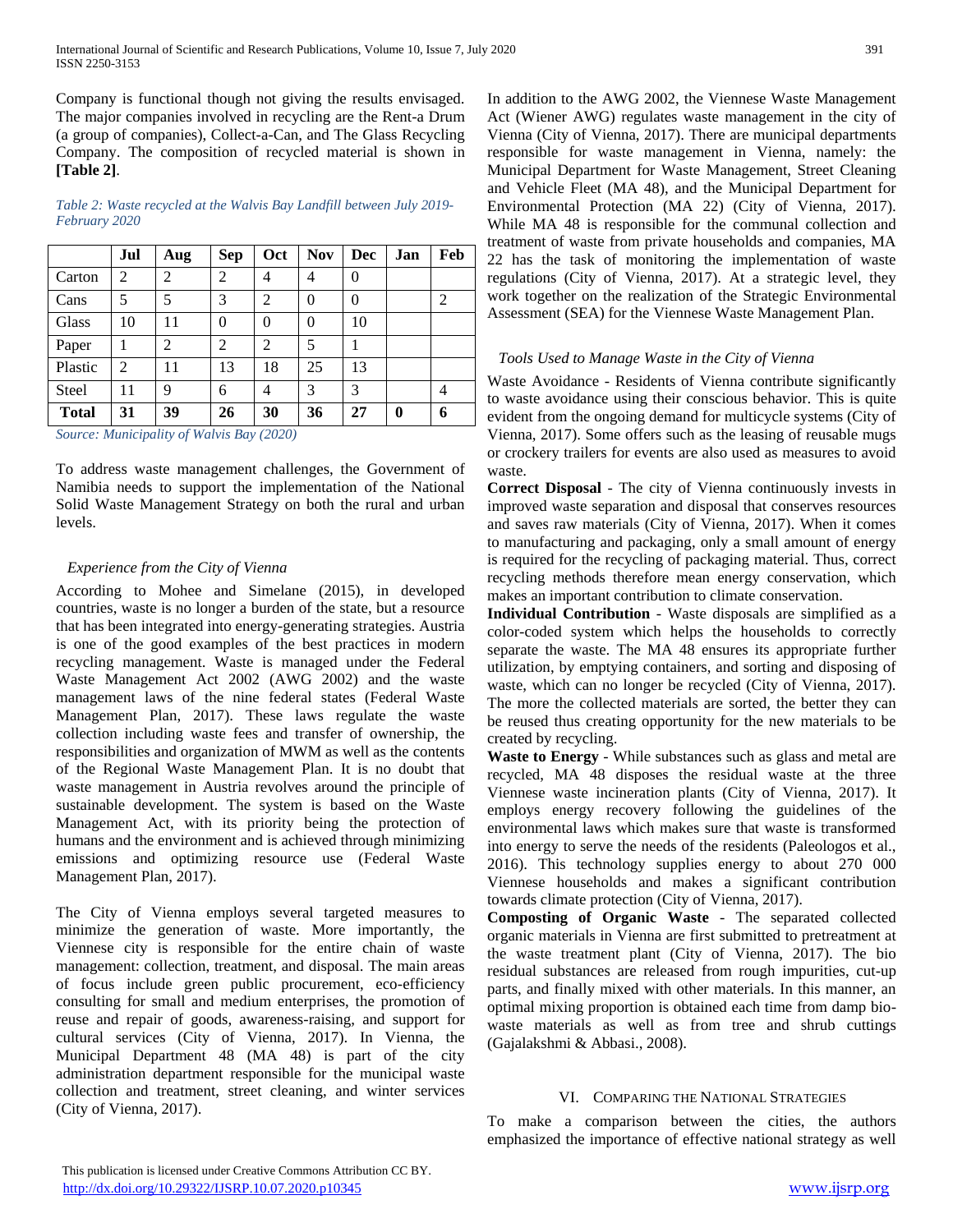as good governance. According to the research, the structure and functionality of the Austrian municipal waste management is completely different from that of Namibia and Cameroon. Austrian legislation has implemented a ban on landfill for untreated waste. This means that municipal waste is diverted from landfills thereby reducing environmental impact. Additionally, the authors highlighted the employment of technology in the waste management system as a novel method of addressing waste management issues. The experience from Austria shows that developing countries can make good progress in improving and modernizing waste infrastructure. For example, the city of Vienna applies a wide variety of smart initiatives. Among these initiatives, it is important to mention the separation and processing of scrap glasses. Through this process, recovered glasses are used in the glass factory to produce new glasses, thus, employing the concept of recycling.

Developing countries such Namibia and Cameroon are commonly using a conventional waste management system as indicated in (**Figure 2**) which is usually linear. Austria on the one hand is using a circular system (**Figure 3**), which is sustainable and it goes beyond the principles of "drop and store" but rather function as a "reuse, sanitize and recycle" principle.



*Figure 2:Schematic flow chart of a linear waste management system used in developing countries*



*Figure 3: Schematic flow chart of a circular waste management system used in Austria*

## VII. CHALLENGES

# *Legal Framework and Policies*

The importance of proper policies in every sustainable SWM system cannot be overemphasized. Whereas in developing countries like Cameroon where most laws on waste management are affiliated to each other and concentrated at the top. Austria on the one hand, ensures that under the 2002 Act a good number of decrees are stated to address different facets of SWM. In Cameroon for example, the local government action remains very restrictive whereby the central Government´s autonomy and its role in urban affairs create an environment where local authorities cannot exercise their full mandate. Therefore, if the law is unable to define the role of stakeholders in waste management, the policies to guide their actions, and the enactment of the law, there is going to be no accountability in SWM.

# *Availability of Data*

The availability of data from the African countries remains a big challenge. This is mainly because not all waste collected is weighed especially in the town of Limbe; it is not clear how much waste is generated and what type of wastes are collected. Additionally, data on waste management at municipal levels are relatively rare and often the available data is outdated and cannot be relied on. Due to this, it is often difficult for private investors who are willing to coordinate pilot schemes aimed at developing a sustainable management system. Furthermore, with no accurate data or reference, it is almost impossible to compare the MSWM system of developing countries with those of developed countries.

# *Financing Resources*

Since most MSWM systems in Cameroon and Namibia are not sustainable, they are always financially dependent on governmental annual budgets. In Cameroon for example, local authorities have difficulties in generating resources independently because most of the essential taxes are collected by the deconcentrated services of the Ministry of Finance. There are usually not enough financial resources allocated to the municipal authority. Additionally, waste management is not given the importance it deserves as companies involved in MSWM are often not allocated enough budget, thus making it hard for them to buy modern equipment or even invest in recycling technologies. In some cases, when modern equipment is acquired, maintenance is also a challenge due to the lack of technical expertise

## VIII. CONCLUSION AND RECOMMENDATIONS

The municipal authorities of Walvis Bay and Limbe should adopt a modern waste management system which includes circularity, recycling, and proper data collection. Lack of proper data infrastructure would hamper the implementation of quality waste management measures. If universities, research institutions, and the waste management companies come on board to ensure that proper studies on waste are carried out and accurate data is documented, this will provide the bases for the accessibility and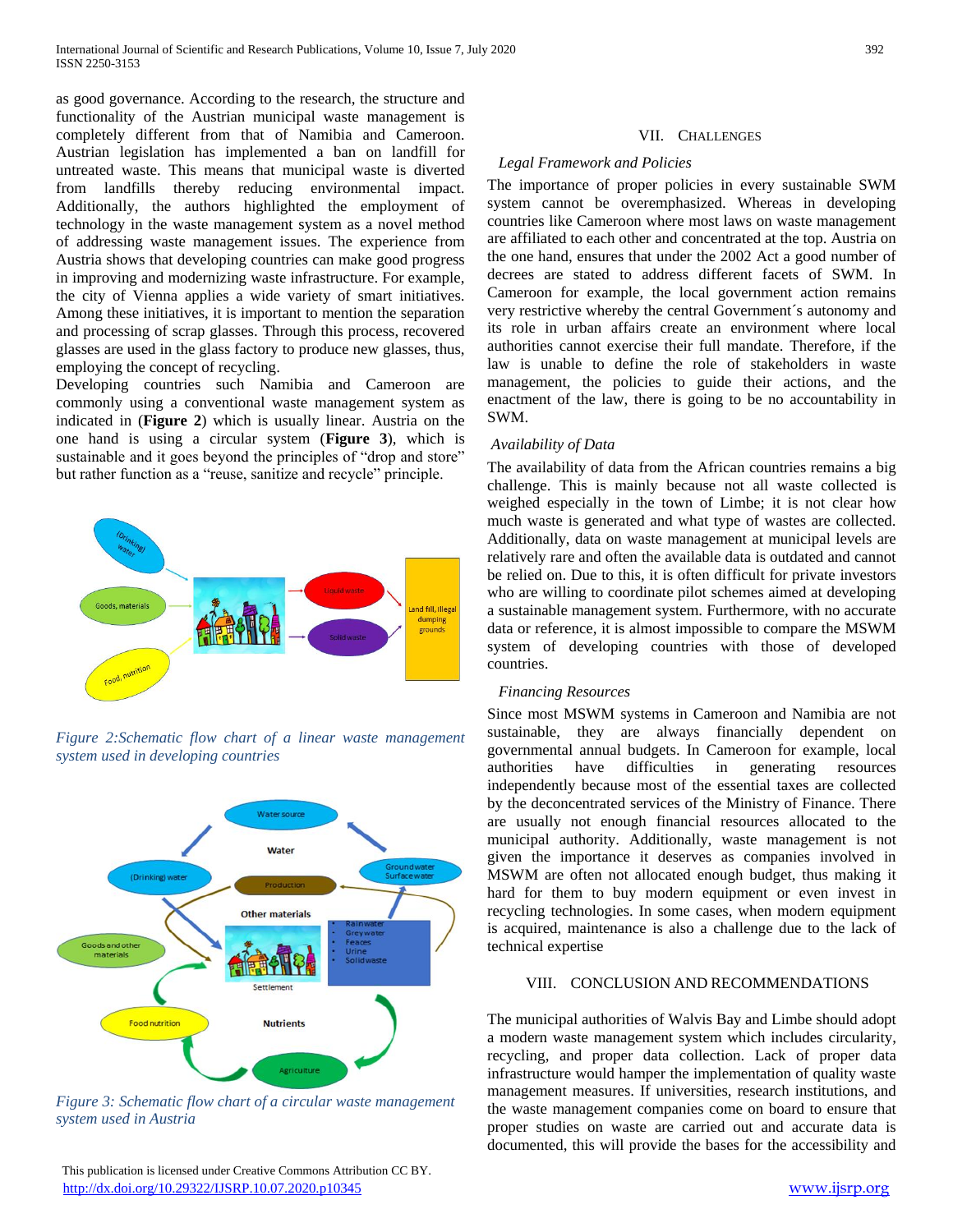availability to reliable data. Further, investments should be done in capacity building through community engagement for example through education awareness. The community needs to understand how household waste is handled through the lens of the '4Rs' (acronyms for the term Refuse, Reduce, Reuse and Recycle) of waste management. Additionally, efforts for the provision of the simple and affordable methods of applying home-based sustainable waste management should be encouraged.

Policymakers should define funding priorities to set up sustainable waste management in their cities. For example, ministries and local authorities can ease the acquisition of licenses or make them free for recycling companies willing to establish waste management systems in these cities or provide structures as well as land for the establishment recycling companies. As highlighted earlier in this review, the main challenge for sustainable development in Walvis Bay and Limbe is urbanization which is not adequately managed with proper financial capacity. Implementing proper economic policies will improve infrastructures especially road networks within inaccessible neighborhoods and thus ensure that wastes are collected. Furthermore, the de-monopolization in SWM in these cities especially Limbe should be enforced. For example, Unlike Walvis Bay with registered PPPs handling the services of its MSW streams, and even more so Vienna, Limbe on the one hand has HYSACAM completely running in monopoly. A monopoly system does not encourage competition and accountability.

There are several inherent advantages to forming alliances in waste management. The authors, therefore, suggest that the municipal authorities should create an atmosphere wherein different stakeholders involved in the management of waste can cooperate and share information. As already mentioned before a decentralized structure in waste management whereby power and information flow are not concentrated at the top or one-sided but shared among the key accountable actors can lead to a very productive waste management system.

By using this illustration in **(Figure 5)** to show the three main phases in the development of networks between key players in SWM, we will like to suggest an approach that can be used to stepwise lay a structure that can be functional and productive.

Unlike Austria, Cameroon and Namibia are already running a centralized waste management system. A top-down approach one in which information flows from the central Government and local councils to the stakeholders **(phase 1).** Moving on to an upper level on this hierarchy requires a mutual and an unbiased relationship **(phase 2).** Here it will be required that in addition to the already top-down approach implored in phase 1, a bottom-top approach should be considered as well. In the third phase, the central Government and municipal councils become more engaging with the stakeholders who are themselves very engaging with each other **(phase 3).** This approach can pay off significantly in all aspects of MSW like information flow, management and capacity building.





**Phase 2**



*Figure 4:Three main phases of network development*

# . REFERENCES

Achankeg, Eric. 2004. "Sustainability in Municipal Solid Waste Management in Bamenda and Yaounde, Cameroon." Department of Geographical and Environmental Studies.

Adam (2019). A Publication of Fishing. Available at: https://www.namibian.com.na [Accessed 26.06. 2020].

Cheo, Adeline Abimnwi Awemo. 2012. "Municipal Solid Waste Management and Groundwater Contamination in Limbe, Cameroon," 135.

City of Vienna (2017). Solid Waste Management City Profile. Available at: https://www.wien.gv.at/english/. [Accessed 26.06. 2020].

Couth, R., and C. Trois. 2012. "Cost-Effective Waste Management through Composting in Africa." Waste Management.

Federal Waste Management Plan (2017). Federal Ministry of Sustainable and Tourism. Available at: https://www.bmlrt.gv.at/. [Accessed 26.06. 2020].

Herczeg, M. 2013. "Municipal Waste Management in Austria." Managing Municipal Solid Waste - a Review of Achievements in 32 European Countries. Available at: http://www.eea.europa.eu/publications/managing-municipal-

solid-waste. [Accessed 26.06. 2020].